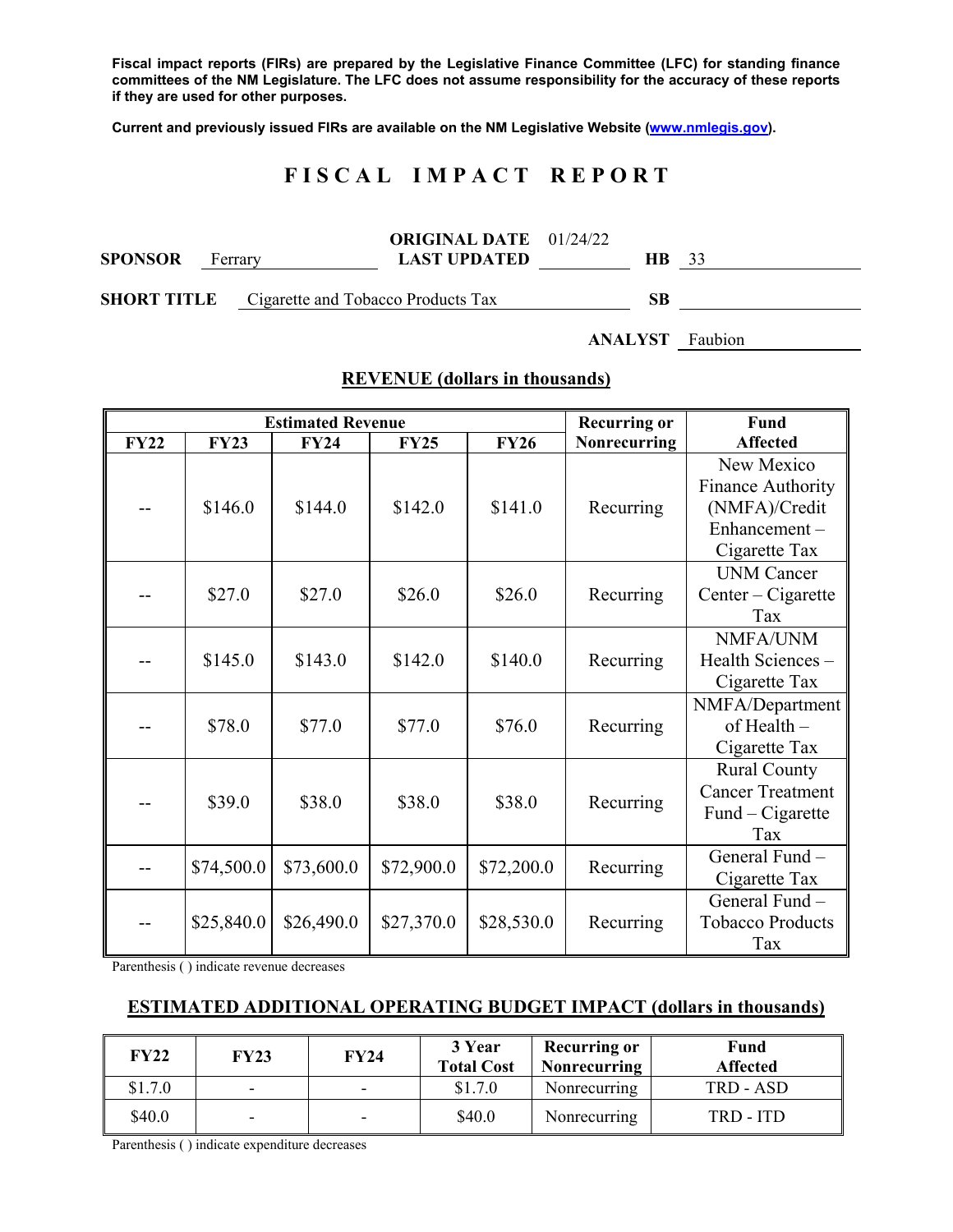#### **House Bill 33 – Page 2**

Conflicts with SB49.

### **SOURCES OF INFORMATION**

TRD Files and Tax Data CREG December 2021 Cigarette Tax Estimate

Responses Received From New Mexico Attorney General (NMAG) Department of Health (DOH) Taxation and Revenue Department (TRD)

#### **SUMMARY**

Synopsis of Bill

House Bill 33 (HB33) increases the excise tax rate for cigarettes, tobacco products, and e-liquids and closed system cartridges for use in electronic cigarettes while removing cigars from excise taxes. HB33 also decreases discounts for tax stamps sold in larger quantities during a calendar month. Lastly, HB33 adjusts the percentages of the cigarette tax revenue distributed to the related healthcare entities.

NMAG summarizes the bill as follows:

Section 1 of the bill amends Section 7-1-6.11 NMSA 1978; the distributions would change as follows:

- Statute Section A- to the board of regents of the University of New Mexico for the benefit of the comprehensive cancer center at the University of New Mexico health sciences center, decrease from .71 to .4 percent of the net receipts;
- Statute Section B- decrease from 7.52 to 4.15 percent on behalf of and for the benefit of the University of New Mexico health sciences center for its comprehensive cancer center, until payment of all principal, interest and other expenses or obligations related to the bonds authorized pursuant to Section 6-21-6.15 NMSA 1978 and the New Mexico finance authority certifies to the secretary of taxation and revenue that all obligations for the bonds have been fully discharged, to the credit enhancement account;
- Statute Section C- decrease from 3.17 to 1.76 percent to the New Mexico finance authority for land acquisition and the planning, designing, construction and equipping of department of health facilities or improvements to such facilities;
- Statute Section D- decrease from 8.26 to 4.55 percent of the net receipts, exclusive of penalties and interest, attributable to the cigarette tax made to the New Mexico finance authority for deposit in the credit enhancement account created in the authority; and
- Statute Section E- decrease from .53 to .31 percent for the benefit of the rural county cancer treatment fund, to the New Mexico finance authority.

Section 2 of the bill amends Section 7-12-3 NMSA 1978 to increase the excise tax rate on cigarettes from 10 cents per cigarette to 20 cents per cigarette.

Section 3 of the bill amends Section 7-12-7 NMSA 1978 and halves the three-tiered discount rate on tax stamps as follows: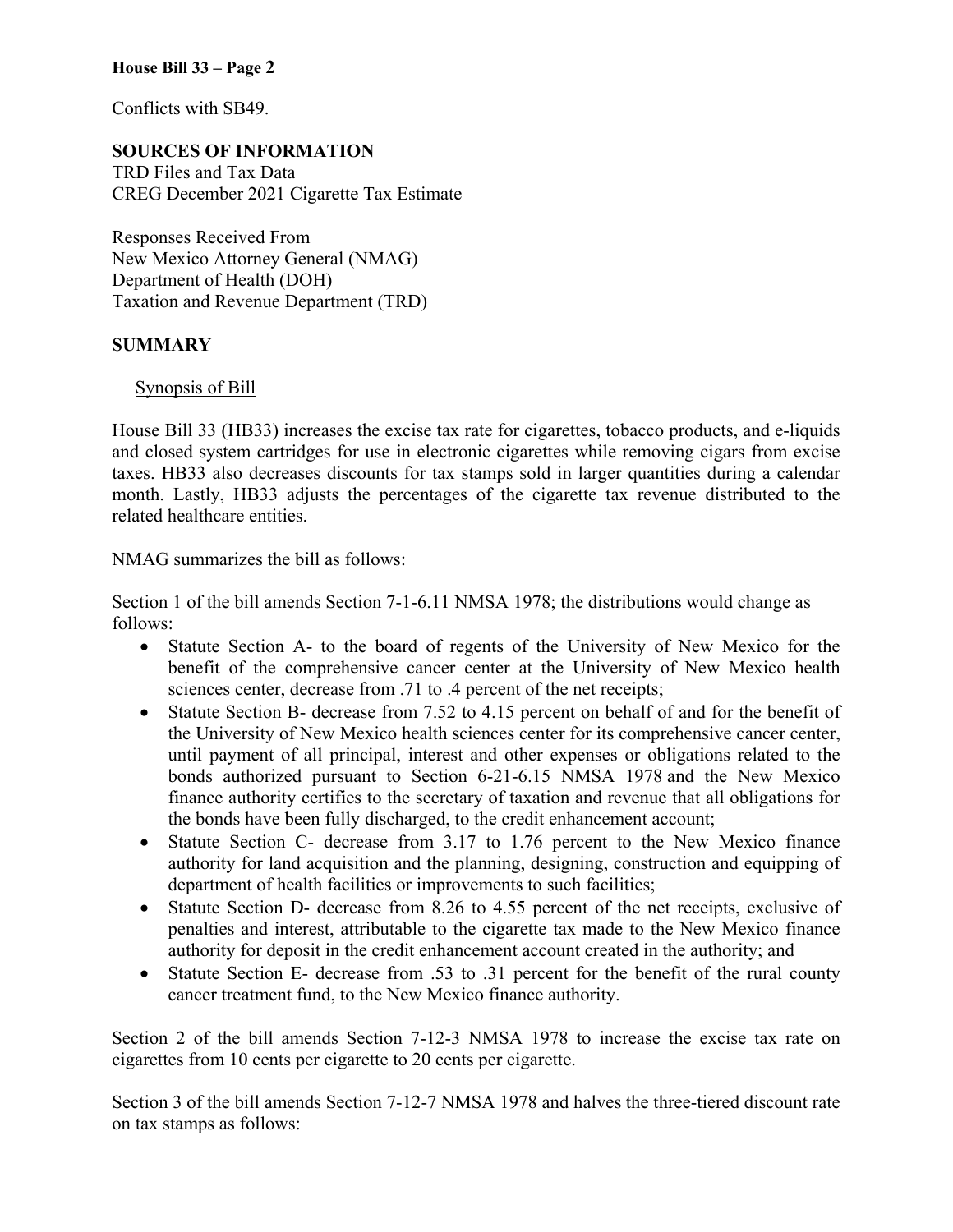- from .46 to .23 percent less than the face value of the first thirty thousand dollars (\$30,000) of stamps purchased in one calendar month;
- from .36 to .18 percent less than the face value of the second thirty thousand dollars (\$30,000) of stamps purchased in one calendar month; and
- from .22 to .11 percent less than the face value of stamps purchased in excess of sixty thousand dollars (\$60,000) in one calendar month.

Section 4 of the bill modifies and streamlines the definitions section of Section 7-12A-2 NMSA 1978 by: (1) deleting the section of the definition of e-cigarette that excluded them as a product regulated as a drug or device by the FDA, (2) adding any product containing nicotine from any source to the definition of tobacco product, and (3) narrowing the definition of tobacco product to exclude cigarettes, cigars, little cigars, and any tobacco product regulated as a drug or device by the FDA.

Section 5 of the bill amends Section 7-12A-3 NMSA 1978 by removing cigars from excise taxes, increasing the excise tax rates on the manufacture or acquisition of tobacco products from 25 percent to 77 percent of the product value and including e-liquids in this category, and increasing the excise tax rates for the manufacture or acquisition of closed system cartridges from .50 cents to \$3.32 per cartridge.

The effective date of this bill is July 1, 2022.

## **FISCAL IMPLICATIONS**

The Taxation and Revenue Department (TRD) used the Cigarette Tax forecast published by the Consensus Revenue Estimating Group (CREG) in December 2021 to calculate the fiscal impact. Starting with the forecasted sales volumes of cigarette packs, TRD applied demand elasticities to estimate how many fewer packs of cigarettes would be bought because of the increased price of 20 cents per cigarette. TRD used an elasticity of -0.284 which is an average for active smokers and for the total population published by G.A. Franz in the study "Price Effects on the Smoking Behavior of Adult Age Groups" (2008). Given the decline in cigarette consumption, TRD assumes a higher proportion of cigarette smokers are active smokers and weighted them more heavily in the elasticity. The next step was to apply the new tax of 20 cents per cigarette on the forecasted volumes with elasticity applied to them. Next, TRD applied the new discount rates to the estimated revenue. Lastly, TRD's analysis applied the new distribution percentages from the bill.

TRD used the Tobacco Products Tax forecast published by the CREG in December 2021 to estimate the revenue impact of the proposed tax increases under the Tobacco Products Tax Act. The Tobacco Products Tax covers a variety of products. The bill proposes tax increases to all but one of the categories, cigars. Based on the bill language, cigars are no longer taxed at all and represent revenue lost for the Tobacco Products Tax. (See technical issues below.) TRD applied different demand elasticities to the remaining products: little cigars, e-liquid – for use in ecigarettes, closed system cartridges – a single use e-cigarette and all other tobacco products. Based on a recent study of the impact of e-cigarette taxes on e-cigarette and other tobacco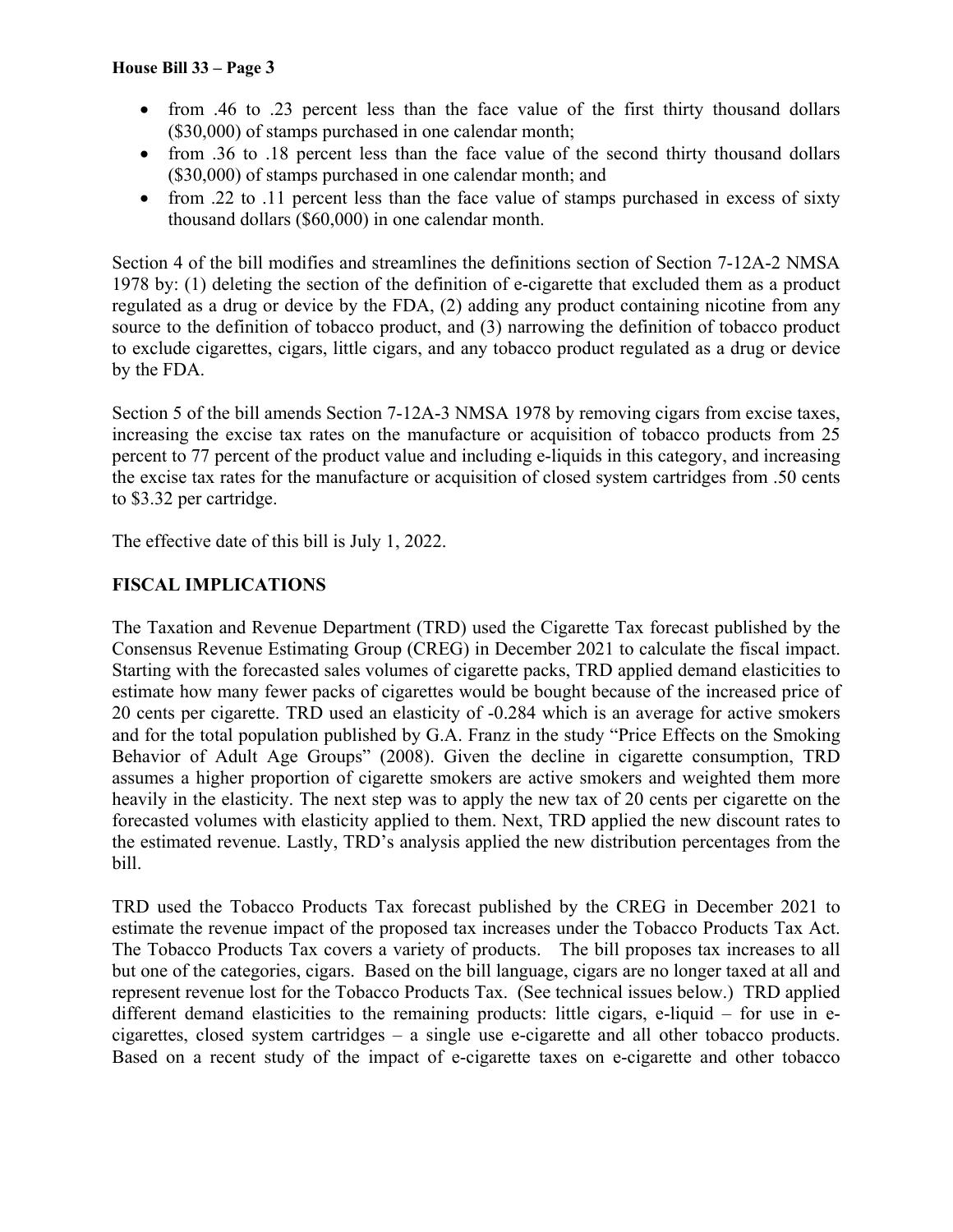consumption by Cotti et al.<sup>1</sup>, an average elasticity impact for different varieties of e-cigarettes (flavored, non-flavored, etc.) was applied. The study notes that cigarettes and e-cigarettes represent substitutable products. Due to the bill increasing both cigarette and e-cigarette taxes, the fiscal impact does not assume any substitution impacts to consumption between the two products. In addition, the overall price increase proposed in the bill for e-cigarette products is very significant, around 35 percent for closed system cartridges and 57 percent for e-liquid, representing around \$3 to \$5 in tax increases for various e-cigarette products depending on product values. The elasticity assumption from empirical work looked at a \$1 increase in taxes. Given the large increase in taxes, the drop-in consumption could be higher than what is modeled. Also, if consumption moves to the black market (see policy issues below), then the assumed drop in consumption could also be higher.

Little cigars are tied in statute to the rate charged on cigarettes. The consumption pattern has shown a decline like that of cigarettes. TRD applied the same elasticities assumption to little cigars as applied to cigarettes.

The Cotti et al. study noted that for other tobacco products such as chewing tobacco and loose tobacco, there was no significant impact to consumption with an increase in price. This appears logical given that users of these products are most likely older established users. The price increase to the other tobacco products is significant at 42 percent. TRD applied an elasticity for smokers from the Franz study assuming that such a large increase in the tax rate may elicit a lower consumption rate among this population.

The Covid-19 pandemic and economic recession have altered consumption patterns for cigarettes and tobacco products. There was evidence of hoarding purchasing prior to the spring 2020 stayat-home order. The continued economic impacts and stress associated with the pandemic and financial concerns could further alter the consumption of these products both upwardly and downwardly. The December 2021 accounts for the current pattern of consumption but, depending on the path of the pandemic, consumption could deviate from current assumptions.

**Related Healthcare Entities.** While HB33 adjusts the distribution percentages in existing law in such a way that decreases the percent of revenues disbursed to NMFA and other healthcare entities, the increase in revenues more than offsets the lower share resulting in higher disbursements.

### **SIGNIFICANT ISSUES**

 $\overline{a}$ 

According to the Federation of Tax Administrators, as of January 1, 2022, the median tax on cigarettes in the United States was \$1.78 per pack. The lowest rate was \$0.17 per pack in Missouri, while the highest was \$4.50 in the District of Colombia. New Mexico's Cigarette Tax is tied currently with 5 other states for the  $18<sup>th</sup>$  highest rate in the nation.

This bill's proposed tax rate would make New Mexico's rate the 5<sup>th</sup> highest in the nation and would substantially exceed the tax rate of surrounding states (see Attachment A). A report

<sup>&</sup>lt;sup>1</sup> Cotti, C.D., Courtemanche, C.J., Maclean, J.C., Nesson, E.T., Pesko, M. F., Tefft, N. (2020). The Effects of E-Cigarette Taxes on E-Cigarette Prices and Tobacco Products Sales: Evidence from Retail Panel Data. National Bureau of Economic Research, Cambridge, MA. Working paper 26724, http://www.nber.org/papers/w26724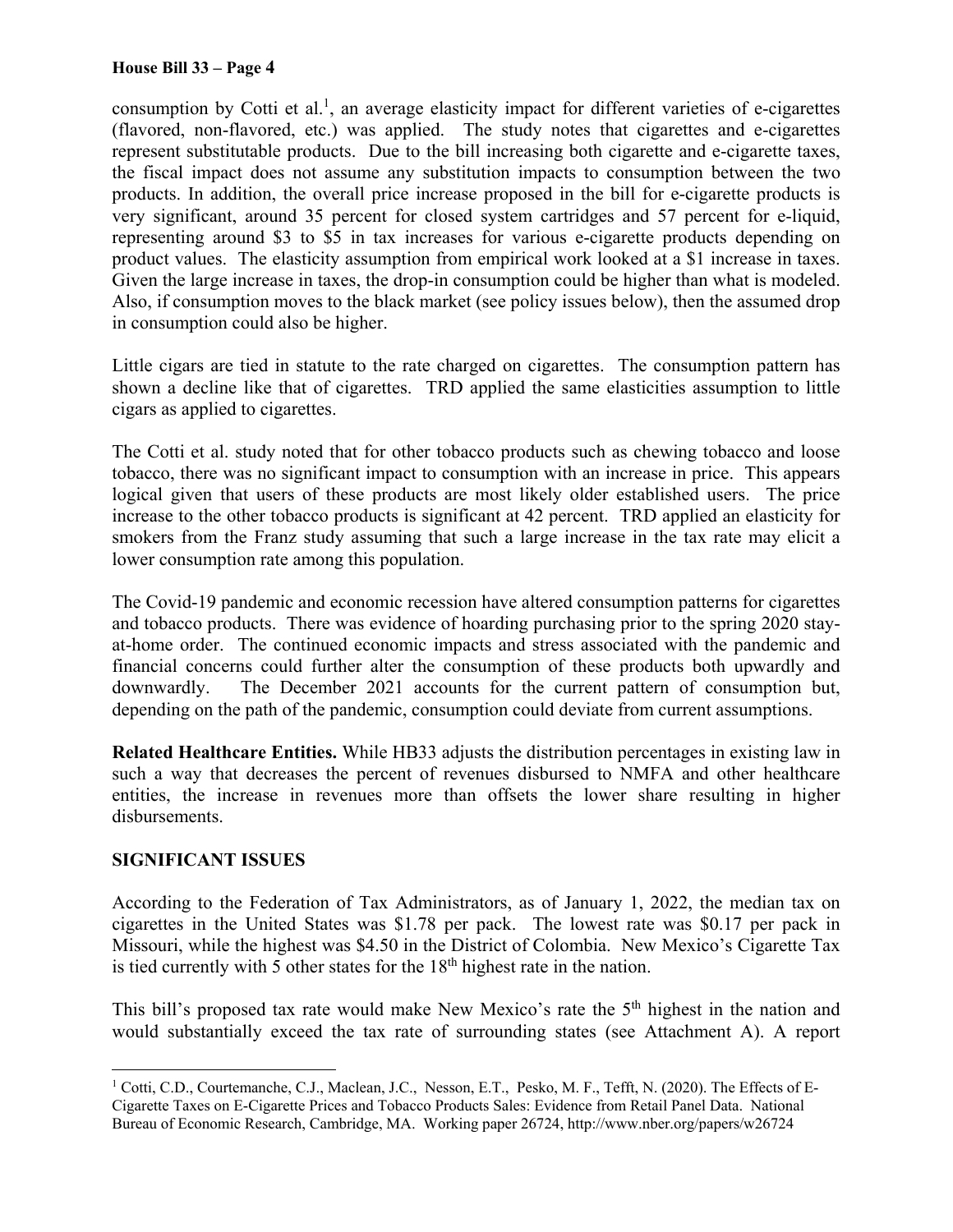#### **House Bill 33 – Page 5**

published by the Tax Foundation, a non-partisan tax policy research organization, states New Mexico currently ranks 5th in the nation for inbound cigarette smuggling activity, with an estimated 37.2 percent of cigarettes consumed in the state derived from smuggled sources in 2019 (see Attachment B). The Tax Foundation states one notable consequence of high state cigarette excise tax rates has been increased smuggling as people procure discounted packs from low-tax states and sell them in high-tax states. Raising tax rates substantially higher than surrounding areas is likely to exacerbate the issue.

According to the Tax Foundation, 20 states and territories currently tax e-liquid and closedsystem cartridges for use e-cigarettes on a percentage of price (See Attachment C). Price subject to tax varies by retail or wholesale price. New Mexico's e-liquid tax of 12.5 percent of wholesale price is among the lowest of any state or territory that taxes e-liquid by price. Wholesale tax rates in other states include 15 percent in Illinois and Wyoming, 30 percent in Nevada, 56 percent in Utah, 59.9 percent in California, 92 percent in Vermont, and 95 percent in Minnesota.

The bill proposes to increase the tax rate on cigarettes, presumably to discourage their consumption, which can lead to negative health outcomes. By increasing the rate on cigarettes and e-cigarettes, the bill presumably negates substitution effects noted in studies between these products. From a health policy stand point, this is especially important for younger users who have become a larger market share of e-cigarettes and are more sensitive to price increases. By raising taxes on most tobacco products, it would presumably encourage overall lower consumption of the various products. It is notable then, that cigars are no longer taxed, and consumers could increase consumption of cigars if seen as a potential substitute. (See technical issues below.)

Significant increases in taxes may encourage consumers to buy products on the black market. The increased demand by consumers would presumably be met by an increased supply of ecigarettes products within the black market. This raises safety concerns for consumers with a question of the quality of products being supplied and what may be contained, for example, within e-liquids with no oversight.

The following significant issues were raised by the Department of Health:

According to the 2014 Surgeon General's Report on The Health Consequences of Smoking, there is sufficient evidence to conclude that "increases in the prices of tobacco products, including those resulting from excise tax increases prevent initiation of tobacco use, promote cessation, and reduce the prevalence and intensity of tobacco use among youth and adults."2 In 2016, the National Cancer Institute and the World Health Organization reaffirmed that "significantly increasing the excise tax and price of tobacco products is the single most effective tool for reducing tobacco use." 3

Cigarette use among New Mexico high school youth declined to a historic low of 8.9

 $\overline{a}$ <sup>2</sup> https://www.hhs.gov/sites/default/files/consequences-smoking-exec-summary.pdf

<sup>&</sup>lt;sup>3</sup> https://cancercontrol.cancer.gov/brp/tcrb/monographs/21/docs/m21\_complete.pdf, p 151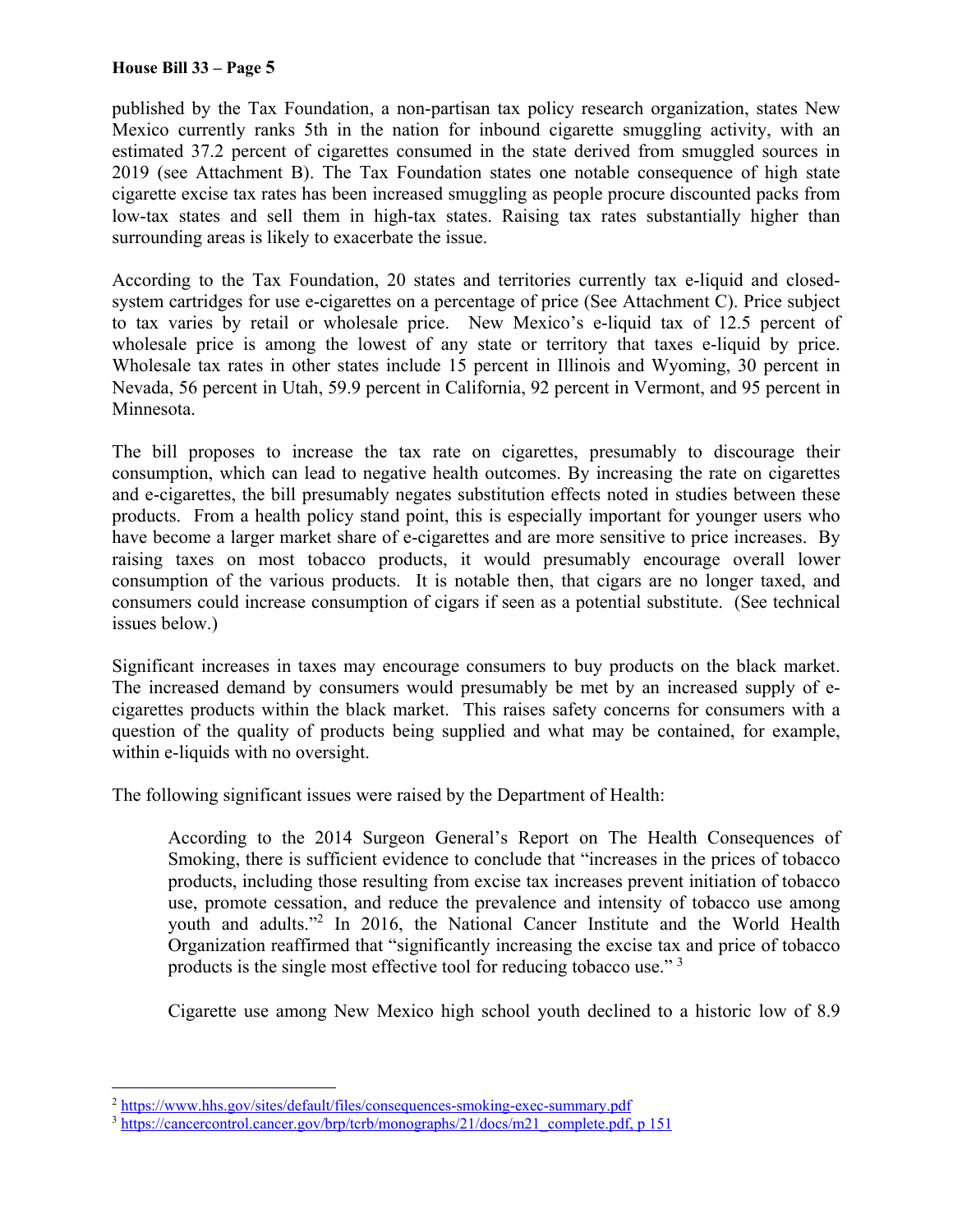percent in 2019.<sup>4</sup> However, declines in cigarette use have been offset by increased use of other tobacco products such as e-cigarettes. In 2019, 34 percent of New Mexico high school youth surveyed reported using e-cigarettes, and 38 percent of youth reported using at least one form of tobacco (cigarettes, cigars, spit/chew, hookah, or e-cigarettes). Factors contributing to these trends include pricing differences among tobacco products (i.e. higher taxes on cigarettes compared to other tobacco products), increased marketing of e-cigarettes, and the appeal of flavored e-cigarettes.

The tax increase of \$2.00 per pack of 20 cigarettes proposed in HB33 is estimated to reduce youth smoking in New Mexico by about 19 percent, preventing about 8,100 youth from becoming adult smokers. Among adults, it is estimated that 14,000 would quit smoking cigarettes. Five-year health care cost savings from the cigarette tax increase are estimated at \$13.7 million for fewer smoking-caused lung cancer cases, heart attacks, strokes, and fewer smoking-affected pregnancies, and births. Five-year Medicaid program savings are projected to be \$10.85 million.<sup>5</sup>

HB33 also proposes to increase the excise tax on other tobacco products to create tax equity between cigarettes and other tobacco products. As a result, the price of other tobacco products would increase and potentially lower their attractiveness among pricesensitive consumers, such as youth and low- income adults.<sup>6</sup> In New Mexico, 80 percent of adults favor increasing the tax on the other tobacco products (cigars, chewing tobacco and e-cigarettes) to a level that would match the cigarette tax if the money were used to increase funding for health programs and education.<sup>7</sup>

The intent of HB33 to create tax equity across all types of tobacco products could positively impact health disparities by decreasing the appeal of lower-priced tobacco products such as spit/chew, e-cigarettes, especially among youth. E-cigarettes use in New Mexico is prevalent among high school youth (34 percent and particularly high in certain counties such as Taos (58 percent Guadalupe (47 percent and Valencia (47 percent). $8$ 

HB33 would likely have a significant impact on youth, as nearly 4 in 10 (38 percent) of NM high school youth reported using some form of tobacco, and most (90 percent) of that tobacco is in the form of e-cigarettes. $9$  HB33 would not only increase the tax on cigarettes and other tobacco products, but more importantly, bring about tax equity across all tobacco products. Reduced e-cigarette use among New Mexico youth could translate into fewer youth, and eventually adults, who are addicted to nicotine and experience the negative health consequences.

 $\overline{a}$ 

<sup>&</sup>lt;sup>4</sup>http://youthrisk.org/pdf/connections/YRRS\_Connections\_v7n2\_July%202020\_Tobacco%20Trends%202019\_0714 20.pdf

<sup>5</sup> https://www.fightcancer.org/tobacco-control-and-prevention

<sup>6</sup> www.tobaccofreekids.org/assets/factsheets/0180.pdf

<sup>7</sup> https://www.nupacnm.com/wp-content/uploads/2021/01/Public-Opinion-on-Tobacco-Policies-in-NM-2020.pdf

<sup>8</sup> https://youthrisk.org/

<sup>9</sup> https://www.nupacnm.com/wp-content/uploads/2021/09/2022-Tobacco-Program-Fact-Sheet.pdf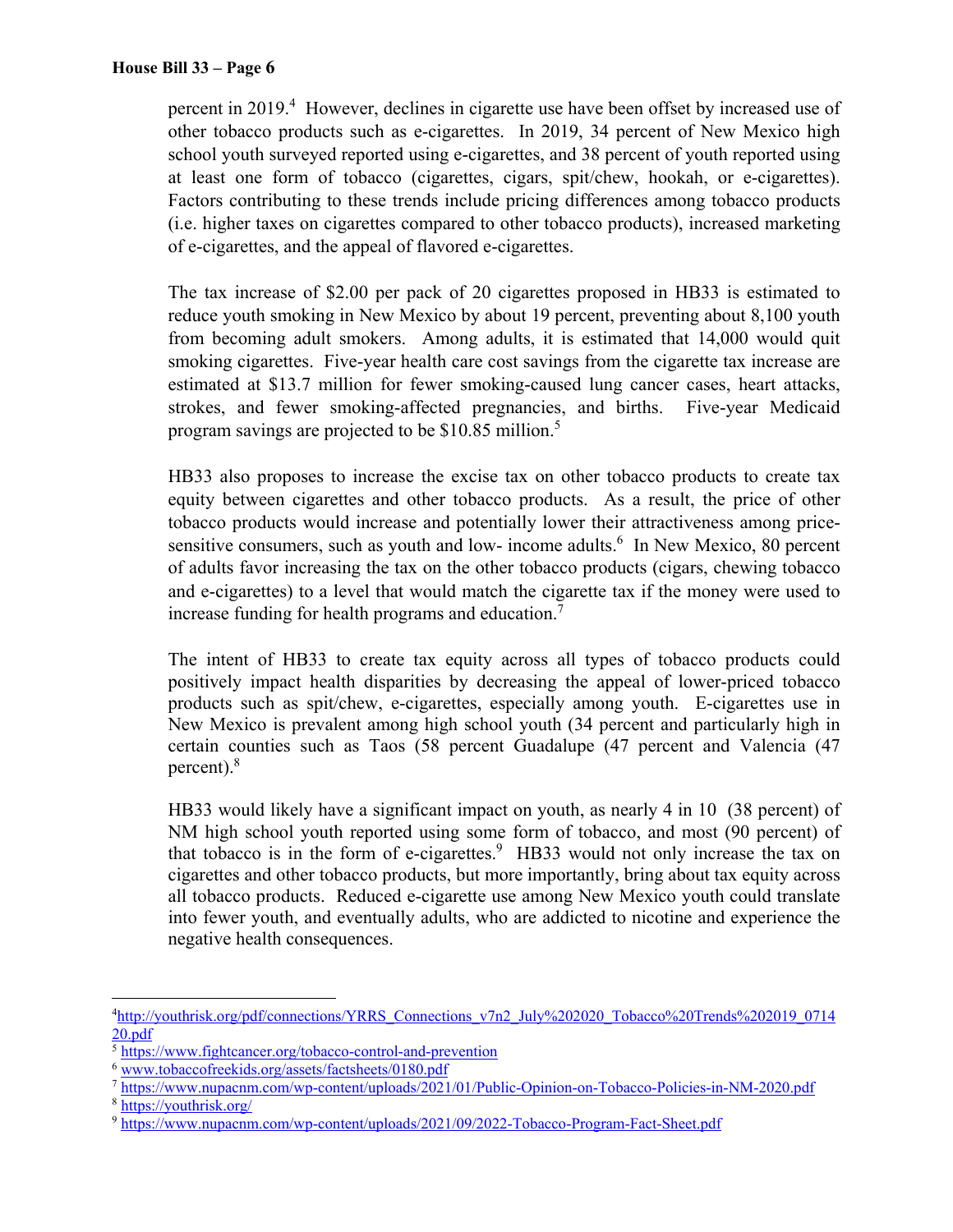## **TECHNICAL ISSUES**

The language between the definition of "tobacco product" on page 8, Section 4 (L) and the imposition of the tobacco product tax on tobacco products on page, Section 5 (A) appears to have inadvertently left cigars with no tax imposition at all. The sections are written such that cigars are not subject to the rate of the tobacco products in Section 5(A) and the previous separate rate for cigars has been struck under Section 5(B). Whether this is the intent, the two sections are not clearly written for the administration of this tax. In addition to the language around cigars, TRD assumes that e-liquids are taxed at the proposed "tobacco product" rate of 77 percent and the original 12.5 percent of wholesale tax rate for e-liquids has been struck on page 9, Section 5 (D). If the sponsor of the bill would like to propose that cigars be taxable under the tobacco products excise tax rate of 77 percent, TRD recommends striking "cigars" on page 8, line 9.

To prevent hoarding of stamps before the tax increase effective date, TRD recommends amending Section 7-12-3.1 NMSA 1978 to include non-affixed and affixed stamps for the Cigarette Inventory Tax which is imposed when the cigarette rate increases. Currently, the statute only applies to non-affixed stamps.

### **ADMINISTRATIVE IMPLICATIONS**

TRD will conduct staff training, update forms, instructions, and publications. Changes would be made to TRD's GenTax system, the system of record, to update tax rates, discount rates, and revenue distribution per the new percentages, requiring development and testing of TRD's GenTax system. TRD's Information Technology Division (ITD) estimates that the changes would incur approximately 200 hours of development with contractual services for a cost of \$40 thousand. TRD's Administrative Services Division (ASD) will have 40 hours of staff workload effort related to updating and testing distributions in the GenTax system, including modifications to revenue and general ledger transactions and multiple revenue reports. The total estimated cost for ASD is \$1,724.

Due to the effective date of July 1, 2022, for this bill and other proposed bills, any changes to rates, deductions and distributions adds to the complexity and risk TRD faces July 1, 2022 to ensure complete readiness and testing of all processes.

If several bills with similar effective dates become law there will be a greater impact to TRD and additional staff workload costs or contract resources may be needed to complete the changes specified by the effective date(s) of each bill.

### Attachments

- 1. State Excise Tax Rates on Cigarettes
- 2. Cigarette Smuggling by State
- 3. Vapor Taxes by State

JF/acv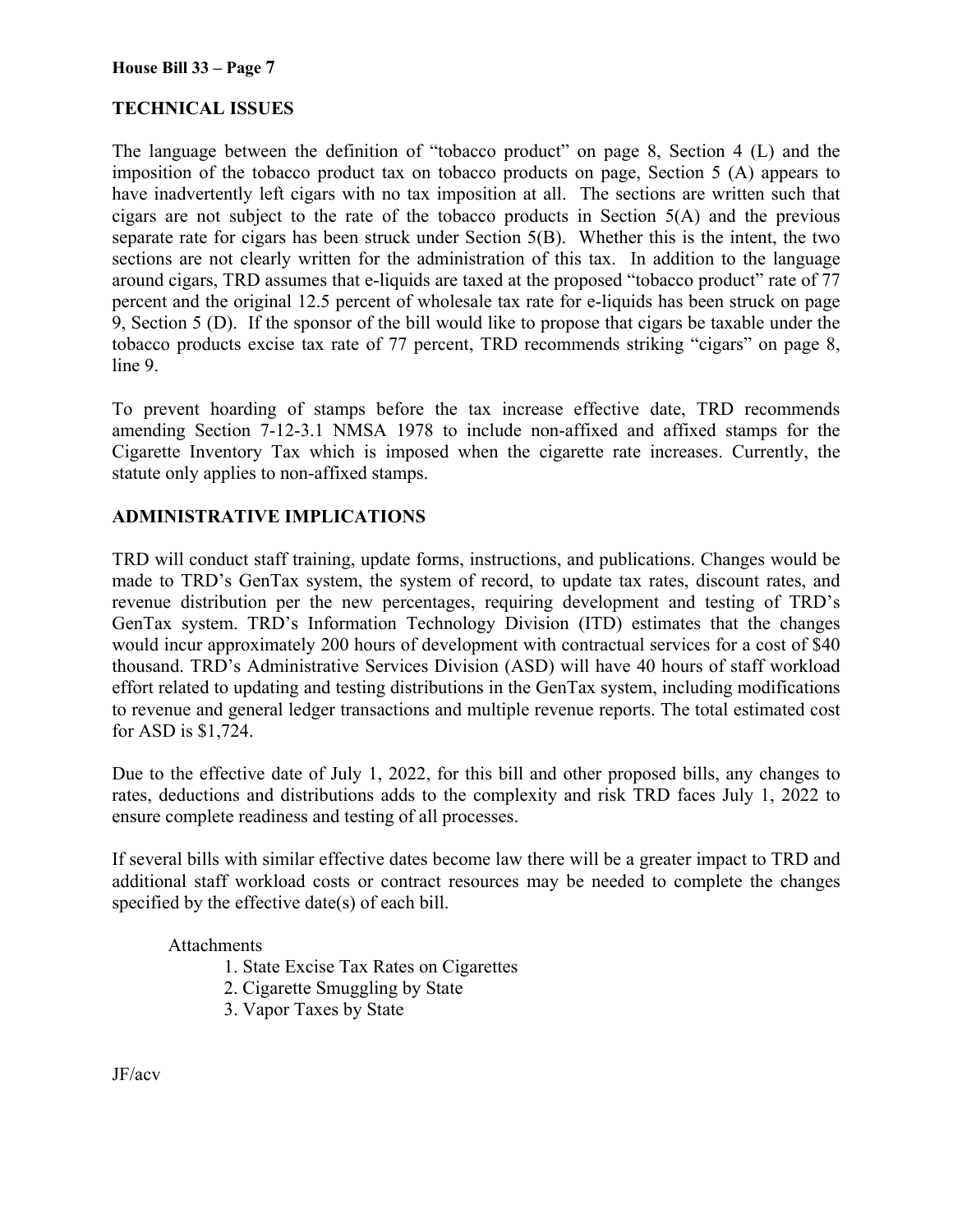|                             |                   |                 | STATE EXCISE TAX RATES ON CIGARETTES<br>(January 1, 2021) |                   |                |
|-----------------------------|-------------------|-----------------|-----------------------------------------------------------|-------------------|----------------|
| TAX RATE<br><b>TAX RATE</b> |                   |                 |                                                           |                   |                |
| <b>STATE</b>                | $(\phi$ per pack) | <b>RANK</b>     | <b>STATE</b>                                              | $(\phi$ per pack) | <b>RANK</b>    |
| Alabama (a)                 | 67.5              | 41              | Nebraska                                                  | 64                | 42             |
| Alaska                      | 200               | 18              | Nevada                                                    | 180               | 25             |
| Arizona                     | 200               | 18              | New Hampshire                                             | 178               | 26             |
| Arkansas                    | 115               | 36              | New Jersey                                                | 270               | 13             |
| California                  | 287               | 12              | New Mexico                                                | 200               | 18             |
| Colorado                    | 194               | 24              | New York (a)                                              | 435               | $\overline{2}$ |
| Connecticut                 | 435               | $\overline{2}$  | North Carolina                                            | 45                | 48             |
| Delaware                    | 210               | 16              | North Dakota                                              | 44                | 49             |
| Florida (b)                 | 133.9             | 33              | Ohio                                                      | 160               | 29             |
| Georgia                     | 37                | 50              | Oklahoma                                                  | 203               | 17             |
| Hawaii                      | 320               | $7\phantom{.0}$ | Oregon                                                    | 333               | 6              |
| Idaho                       | 57                | 46              | Pennsylvania                                              | 260               | 14             |
| Illinois (a)                | 298               | 11              | Rhode Island                                              | 425               | $\overline{4}$ |
| Indiana                     | 99.5              | 39              | South Carolina                                            | 57                | 46             |
| Iowa                        | 136               | 32              | South Dakota                                              | 153               | 30             |
| Kansas                      | 129               | 34              | Tennessee (a) $(c)$                                       | 62                | 43             |
| Kentucky                    | 110               | 37              | Texas                                                     | 141               | 31             |
| Louisiana                   | 108               | 38              | Utah                                                      | 170               | 27             |
| Maine                       | 200               | 18              | Vermont                                                   | 308               | 8              |
| Maryland                    | 200               | 18              | Virginia (a)                                              | 60                | 44             |
| Massachusetts               | 351               | 5               | Washington                                                | 302.5             | 10             |
| Michigan                    | 200               | 18              | West Virginia                                             | 120               | 35             |
| Minnesota (d)               | 304               | 9               | Wisconsin                                                 | 252               | 15             |
| Mississippi                 | 68                | 40              | Wyoming                                                   | 60                | 44             |
| Missouri (a)                | 17                | 51              |                                                           |                   |                |
| Montana                     | 170               | 27              | Dist. of Columbia (e)                                     | 450               | $\mathbf{1}$   |
|                             |                   |                 | U.S. Median                                               | 178               |                |

## ATTACHMENT A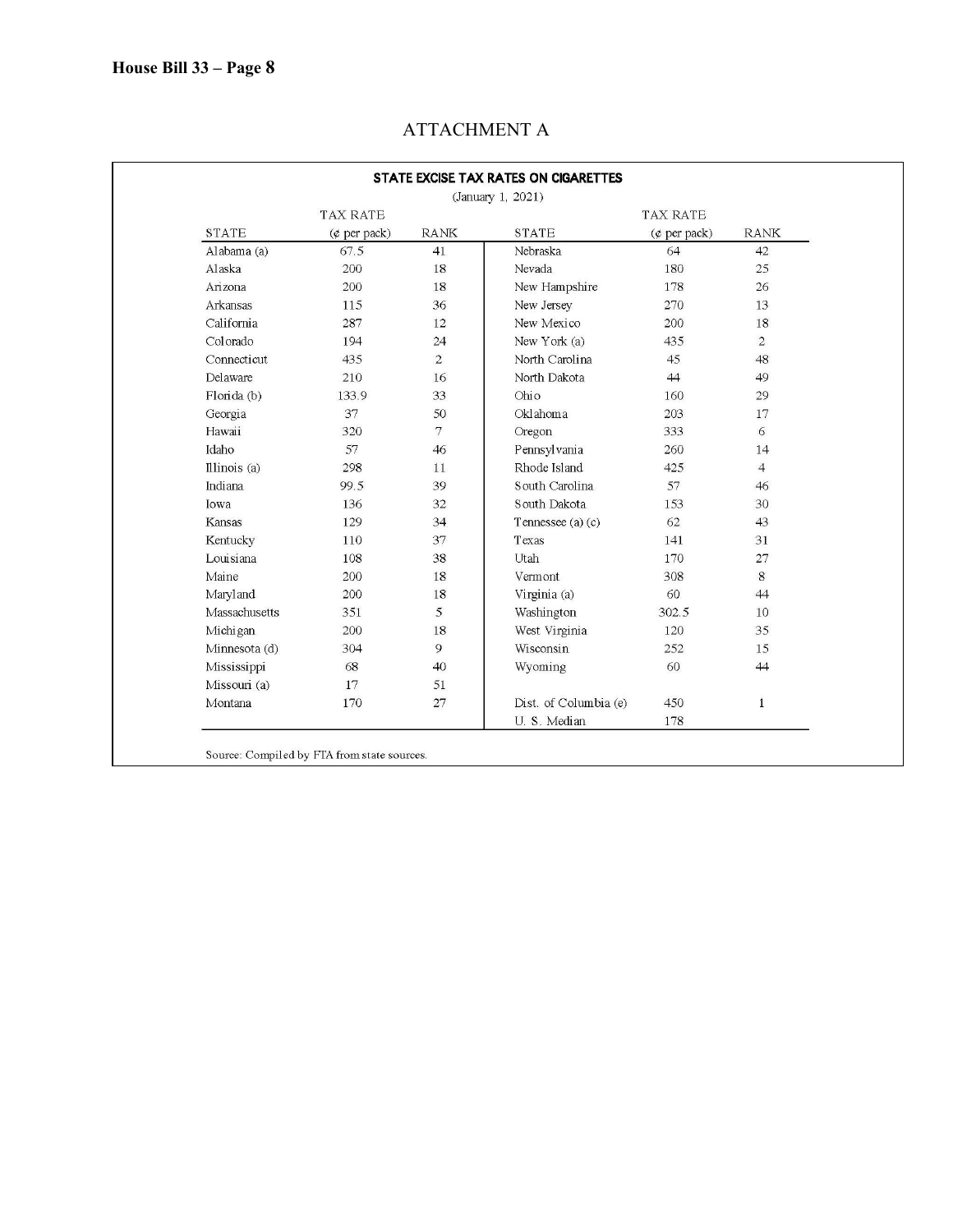## ATTACHMENT B

# **Cigarette Smuggling by State**

Smuggled Cigarettes Consumed as a Percentage of Total Cigarettes Consumed, 2019



**TAX FOUNDATION** 

@TaxFoundation